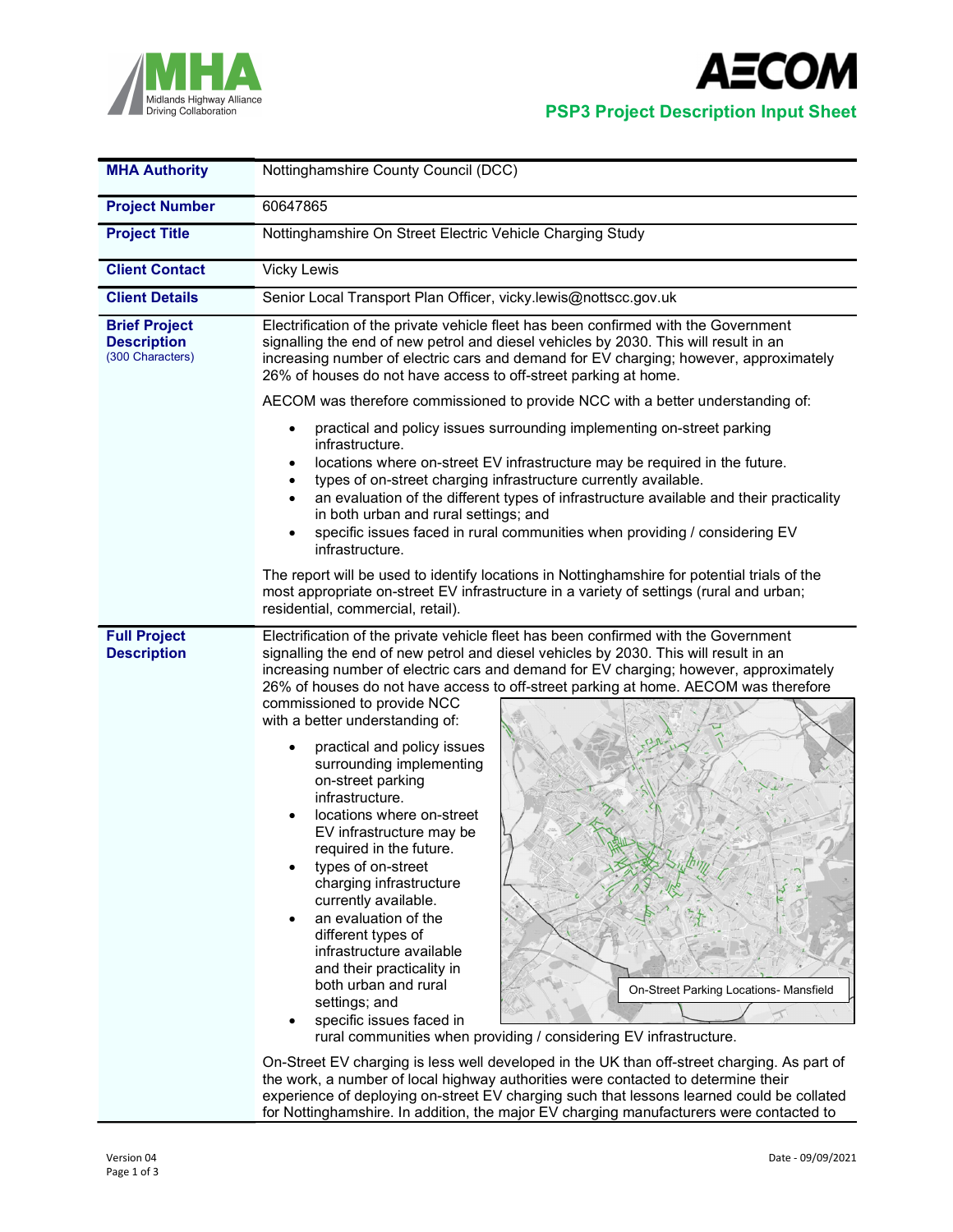



## Midlands Highway Alliance<br>Driving Collaboration<br>Driving Collaboration

understand the range of products available and the advantages and disadvantages of the main product types.

|                                                     | Table 3.4: Bollards Product Summary                                                                                                                                                                                                                                                                                                                                                          |                                                                                                                                                                                                     |                                                                                    |                                                                                       |                                                                                                                                                    |                                                                                                                                                                                       |  |  |
|-----------------------------------------------------|----------------------------------------------------------------------------------------------------------------------------------------------------------------------------------------------------------------------------------------------------------------------------------------------------------------------------------------------------------------------------------------------|-----------------------------------------------------------------------------------------------------------------------------------------------------------------------------------------------------|------------------------------------------------------------------------------------|---------------------------------------------------------------------------------------|----------------------------------------------------------------------------------------------------------------------------------------------------|---------------------------------------------------------------------------------------------------------------------------------------------------------------------------------------|--|--|
|                                                     | Criteria                                                                                                                                                                                                                                                                                                                                                                                     | <b>BP Pulse</b>                                                                                                                                                                                     | Char.gy                                                                            | <b>CityEV</b>                                                                         | <b>ROLEC</b>                                                                                                                                       | <b>Ubitricity</b>                                                                                                                                                                     |  |  |
|                                                     | <b>Example Image</b>                                                                                                                                                                                                                                                                                                                                                                         |                                                                                                                                                                                                     |                                                                                    |                                                                                       |                                                                                                                                                    |                                                                                                                                                                                       |  |  |
|                                                     | Name of Product(s)                                                                                                                                                                                                                                                                                                                                                                           | + BP Pulse 7                                                                                                                                                                                        | + Char.gy Bollard Solution                                                         | + Name TBC, heritage and<br>modern design options.                                    | + Removable Bollard<br>"StreetServ:EV"                                                                                                             | + SimpleSocket Bollard                                                                                                                                                                |  |  |
|                                                     | <b>Approximate Cost per</b><br>Unit                                                                                                                                                                                                                                                                                                                                                          | Agreed through the D2N2<br>scheme, £1,890 excluding<br>civils, installation.                                                                                                                        | + Two Business Models<br>available to councils detailed<br>in section 3.2.         | + Fixed bollard product<br>approx. £1,680 (TBC).<br>excluding civils, installation.   | Removable bollard product<br>approx. £1,300 excluding<br>civils, installation.                                                                     | Approximately £3,000 total<br>(£1,750 for bollard, c. £1,250<br>for installation).                                                                                                    |  |  |
|                                                     | Power                                                                                                                                                                                                                                                                                                                                                                                        | + Standard Type 2 Sockets;<br>+ Dual outputs;<br>+ 3.6kW, 7kW or 22kW.                                                                                                                              | + Standard Type 2 Sockets<br>+ Up to 7.7kW                                         | + Standard Type 2 Sockets<br>+ Pending ELEXON approval<br>7kW (based on Cityline 100) | + Standard Type 2 Sockets<br>+ Up to 7.2kW                                                                                                         | + Standard Type 2 Sockets<br>$+ 1$ -Phase = 3.7kW<br>$+3$ Phase = 11kW                                                                                                                |  |  |
|                                                     | <b>Management Platform</b>                                                                                                                                                                                                                                                                                                                                                                   | + BP Pulse platform (D2N2);<br>+ Can work with third parties,<br>although this is not preferred.                                                                                                    | + Uses the char.gy platform,<br>website: pay-as-you-go and<br>subscription models. | + Flexible, can offer 1st Party<br>or work with a 3 <sup>rd</sup> Party               | + Flexible, can offer 1 <sup>st</sup> Party<br>or work with a 3 <sup>rd</sup> Party                                                                | + Flexible, can offer 1st Party<br>or work with a 3 <sup>rd</sup> Party                                                                                                               |  |  |
|                                                     | In Current Use?                                                                                                                                                                                                                                                                                                                                                                              | + Supplier for the Go Ultra<br>Low (GUL) D2N2 Network<br>including on-street taxi rank<br>in Nottingham City;<br>+ Also supply Highways<br>England, have a network of<br>chargers throughout the UK | + Supplier in London TfL Go<br>Ultra Low Framework; and<br>+ Coventry City Council | - Not currently, product<br>pending ELEXON approval<br>expected Q1 2021.              | Examples of EV products in<br>use at<br>+ Boston, Lincolnshire<br><b>Borough Council (ROLEC</b><br>based in Boston);<br>+ Croydon Borough Council. | + Portsmouth City Council;<br>+ London, Transport for<br>London Supplier.                                                                                                             |  |  |
|                                                     | <b>Branding Options</b>                                                                                                                                                                                                                                                                                                                                                                      | + Go Ultra Low (GUL) D2N2<br>Network                                                                                                                                                                | N/A                                                                                | + Yes                                                                                 | + Yes                                                                                                                                              | N/A                                                                                                                                                                                   |  |  |
|                                                     | <b>Other Notes</b>                                                                                                                                                                                                                                                                                                                                                                           | + Existing supplier for the Go<br>Ultra Low (GUL) D2N2<br>network (though NCC do not<br>have to use this supplier).                                                                                 |                                                                                    |                                                                                       | + Designed to be stored<br>away when not in use.                                                                                                   | + This is a satellite bollard<br>that requires a street lighting<br>column power supply within<br>less than 3m distance                                                               |  |  |
|                                                     |                                                                                                                                                                                                                                                                                                                                                                                              | This work allowed potential trial locations in a variety of places to be identified: urban<br>conurbations, market towns, rural towns, and rural fringe.                                            |                                                                                    |                                                                                       |                                                                                                                                                    | energy, and information relating to location of likely on-street parking within the County.<br>Work was also undertaken to rank Local District Centres in terms of on-street charging |  |  |
|                                                     |                                                                                                                                                                                                                                                                                                                                                                                              | serving commercial properties, and taxi ranks.                                                                                                                                                      |                                                                                    |                                                                                       |                                                                                                                                                    |                                                                                                                                                                                       |  |  |
| <b>Innovation</b>                                   | AECOM developed a Logit model. The propensity for drivers to switch to electric vehicles<br>is a developing area of academic research. There is therefore no standard approach to<br>estimating this emerging market; however, the logit model developed by AECOM<br>produced results that matched to the ad hoc requests for on-street charging that had been<br>received to date from NCC. |                                                                                                                                                                                                     |                                                                                    |                                                                                       |                                                                                                                                                    |                                                                                                                                                                                       |  |  |
|                                                     |                                                                                                                                                                                                                                                                                                                                                                                              | Can this be applied to other MHA projects? $\boxtimes$                                                                                                                                              |                                                                                    |                                                                                       |                                                                                                                                                    |                                                                                                                                                                                       |  |  |
| <b>Lean Delivery /</b><br><b>Efficiency Savings</b> | n/a                                                                                                                                                                                                                                                                                                                                                                                          |                                                                                                                                                                                                     |                                                                                    |                                                                                       |                                                                                                                                                    |                                                                                                                                                                                       |  |  |
|                                                     | <b>Efficiency Savings:</b>                                                                                                                                                                                                                                                                                                                                                                   |                                                                                                                                                                                                     |                                                                                    |                                                                                       |                                                                                                                                                    |                                                                                                                                                                                       |  |  |
|                                                     | Can this be applied to other MHA projects?                                                                                                                                                                                                                                                                                                                                                   |                                                                                                                                                                                                     |                                                                                    |                                                                                       |                                                                                                                                                    |                                                                                                                                                                                       |  |  |
| <b>Sustainability</b>                               |                                                                                                                                                                                                                                                                                                                                                                                              | Enabling the switch to EV charging of the private vehicle fleet is a key part of the<br>Government's Decarbonisation of Transport Strategy.                                                         |                                                                                    |                                                                                       |                                                                                                                                                    |                                                                                                                                                                                       |  |  |
| <b>Awards / Customer</b>                            | $\boxtimes$ MHAPSP 3 360 degree Performance Feedback?                                                                                                                                                                                                                                                                                                                                        |                                                                                                                                                                                                     |                                                                                    |                                                                                       |                                                                                                                                                    |                                                                                                                                                                                       |  |  |
| <b>Satisfaction</b>                                 | Overall score: 8.4                                                                                                                                                                                                                                                                                                                                                                           |                                                                                                                                                                                                     |                                                                                    |                                                                                       |                                                                                                                                                    |                                                                                                                                                                                       |  |  |
| <b>Address of Site</b>                              | Nottinghamshire, UK                                                                                                                                                                                                                                                                                                                                                                          |                                                                                                                                                                                                     |                                                                                    |                                                                                       | Multiple Site Project: $\boxtimes$                                                                                                                 |                                                                                                                                                                                       |  |  |
| <b>Project Capital</b><br>Value (if applicable)     | Estimated: n/a                                                                                                                                                                                                                                                                                                                                                                               |                                                                                                                                                                                                     |                                                                                    | At Completion: n/a                                                                    |                                                                                                                                                    |                                                                                                                                                                                       |  |  |